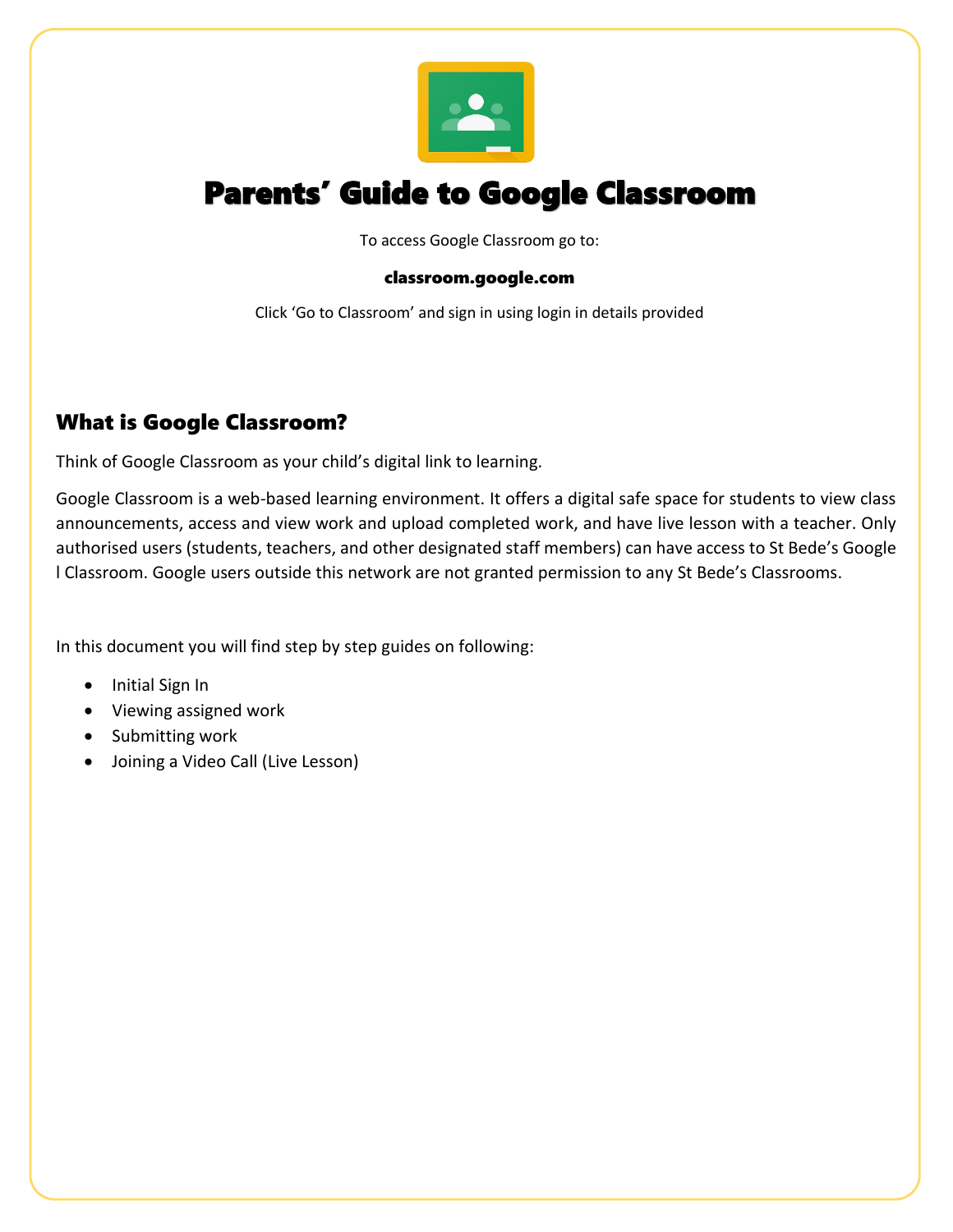| Sign In for the first time  |                        |  |
|-----------------------------|------------------------|--|
|                             |                        |  |
| Google                      |                        |  |
| For Education K12 Solutions |                        |  |
|                             |                        |  |
|                             |                        |  |
|                             | <b>Go to Classroom</b> |  |
|                             |                        |  |
|                             |                        |  |
|                             |                        |  |

1. Enter the email address for your Classroom account and click Next.

| Google                   |             |
|--------------------------|-------------|
| Sign in                  |             |
| with your Google Account |             |
| <b>Email or phone</b>    |             |
| <b>Forgot email?</b>     |             |
| <b>Learn more</b>        |             |
| Create account           | <b>Next</b> |

2. Enter your password and click Next.

| Welcome             |             |
|---------------------|-------------|
| е                   |             |
| Enter your password |             |
| Forgot password?    | <b>Next</b> |

- 3. If there is a welcome message, review it and click Accept.
- 4. Click I'm A Student



5. Click Get Started.



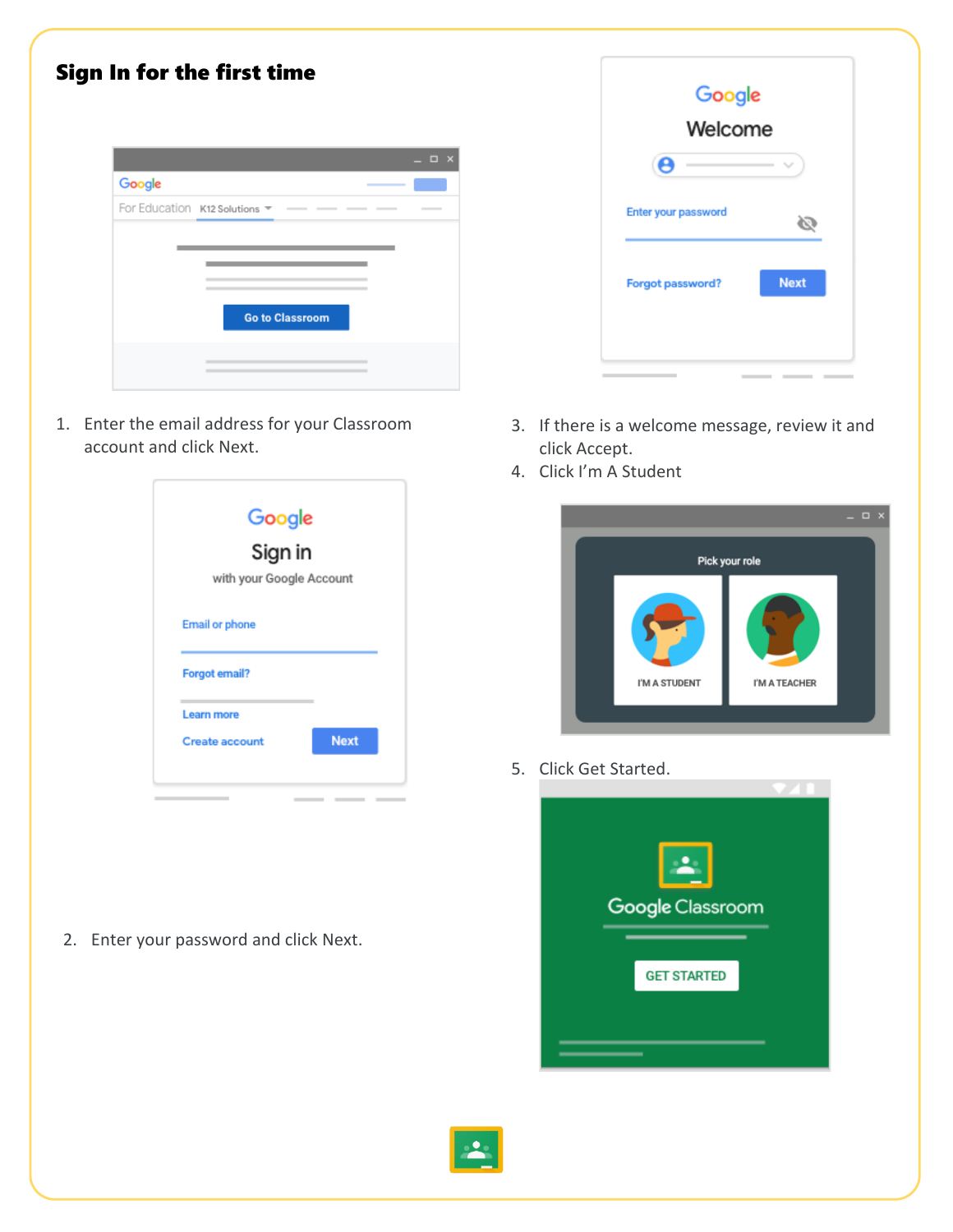## Switch to a different account

If you're signed in to multiple accounts and need to switch to the account that you use with Classroom:

- 1. At the top, click your profile image or initial.
- 2. Select the account.

## To join a class

Select the class and click join.



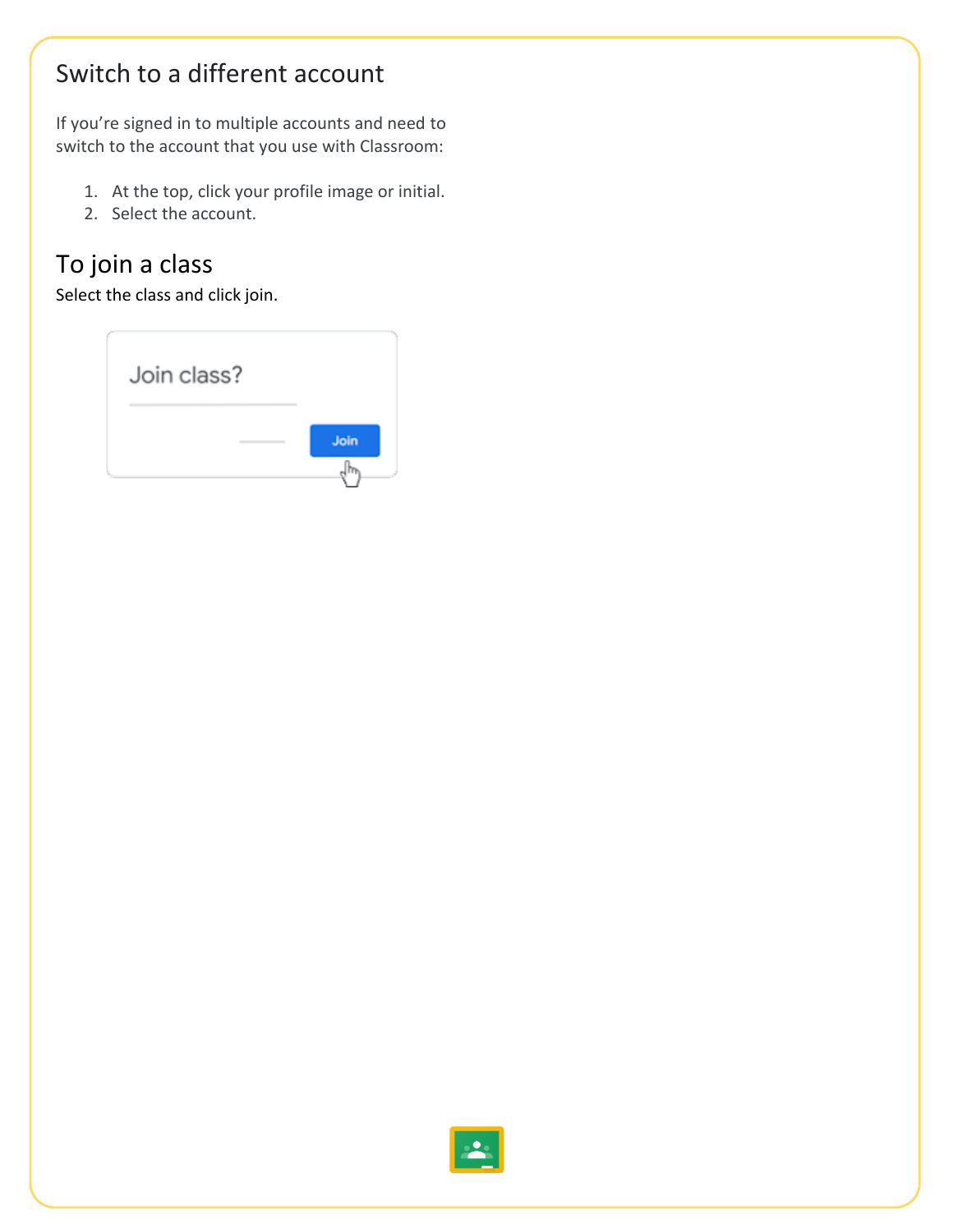#### Viewing Assigned Work

## Quickly see upcoming work and latest announcements

1. On each class card, you can review up to 3 assignments that are due in the next week.

To see details, click the title of the work.

| Due Tuesday<br>History project |  |
|--------------------------------|--|
|                                |  |

2. Click a class to see the latest assignments, questions, or announcements.

## See work for all classes

- 1. At the top, click To-do and choose an option:
	- To see work assigned by your teacher, click Assigned.
	- To see work that you didn't turn in, click Missing.
	- To see work that your teacher graded or returned, click Done.
- 2. Click a title to see details of the work.
- 3. (Optional) To see or hide work for a specific time period, click the Down arrow or Up arrow .

## See all your work for a class

You can see a list of all your work for a class. You can check your grades, review assignments and due dates, and see any work that's late or missing. You can also filter your work by class.

1. On a class card, click Your Work .



You can also click the class > Classwork > View your work.

| Classwork           |              | ₩                    |
|---------------------|--------------|----------------------|
| Ê<br>View your work | <u>ត ___</u> |                      |
|                     |              | ______               |
| È                   |              | $\frac{1}{2}$<br>___ |
|                     |              | $\frac{1}{2}$<br>-   |

- 2. (Optional) To see attachments, comments, or additional details for an assignment or question, click the title of the work > View details.
- 3. (Optional) To filter your work, under Filters, click Assigned, Returned with grade, or Missing.

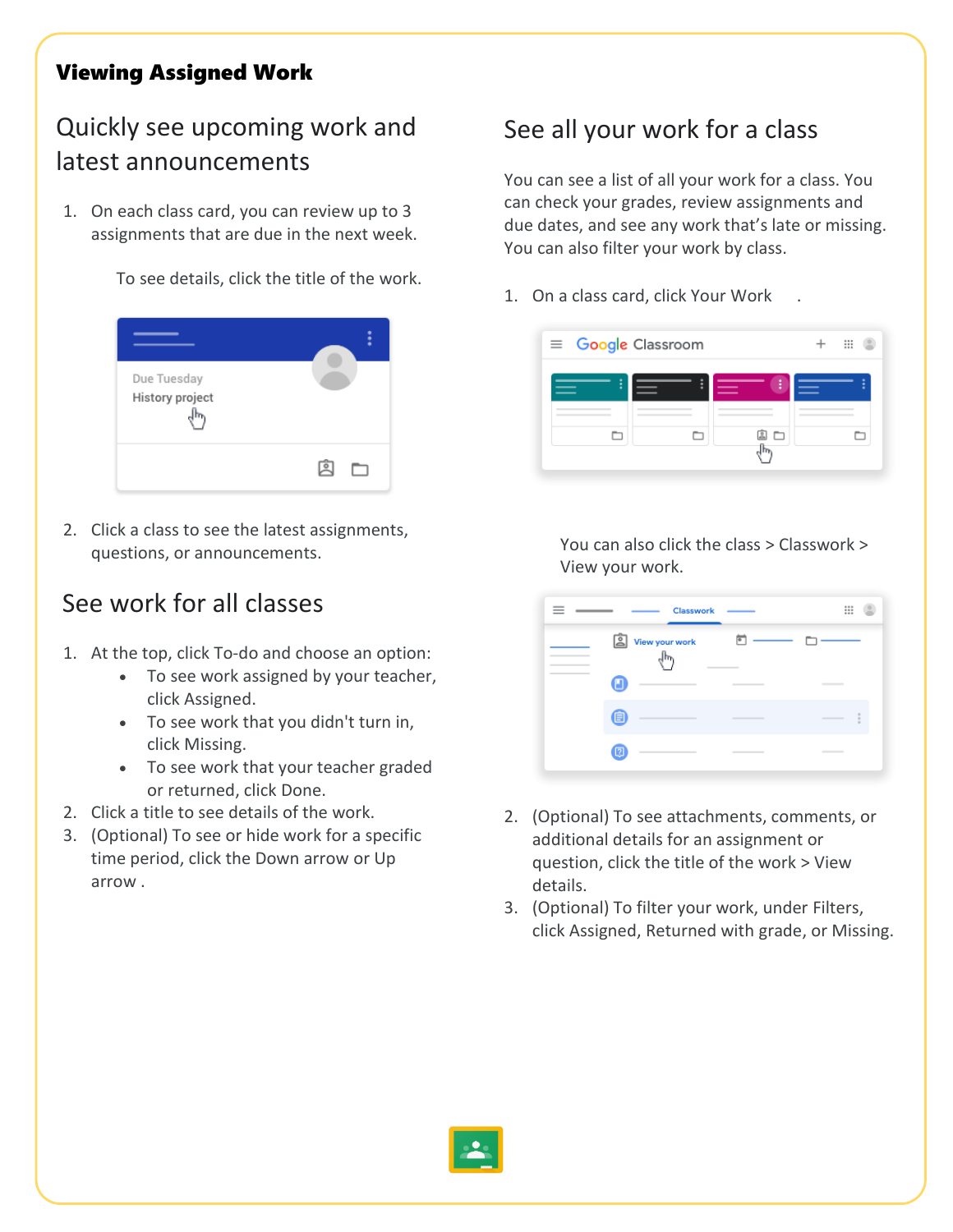#### Submitting Completed work

You can attach one or more files to your work. You can also open new files in Google Docs, Slides, Sheets, and Drawings, work in them, and then attach them to your assignment. However, you can't attach a file that you don't own.

- 1. Click the class > Classwork.
- 2. Click the assignment > View assignment.
- 3. To attach an item:
	- A. Under Your work, click Add or create select Google Drive, Link, or File



- B. Select the attachment or enter the URL for a link and click Add.
- 4. To attach a new document:
	- A. Under Your work, click Add or create Docs, Slides, Sheets, or Drawings . A new file attaches to your work and opens.

|   | Your work       | Assigned |
|---|-----------------|----------|
|   | + Add or create |          |
| Δ | Google Drive    |          |
|   | GD Link         |          |
|   | File            |          |
|   | Create new      |          |
|   | Docs            |          |
|   | Slides          |          |
|   | Sheets          |          |
|   | Drawings        |          |

- B. Click the file and enter your information.
- 5. (Optional) To remove an attachment, next to the attachment's name, click Remove .
- 6. (Optional) To add a private comment to your teacher, under Private comments, enter your comment and click Post .
- 7. Click Turn In and confirm.

The status of the assignment changes to Turned in.

|       | ₩                                                     |
|-------|-------------------------------------------------------|
| ▣<br> | -<br>Your work<br>$\sim$<br>$\sim$<br>Turn in<br>lin. |

Important: If you get an error message when you click Turn in, let your instructor know.